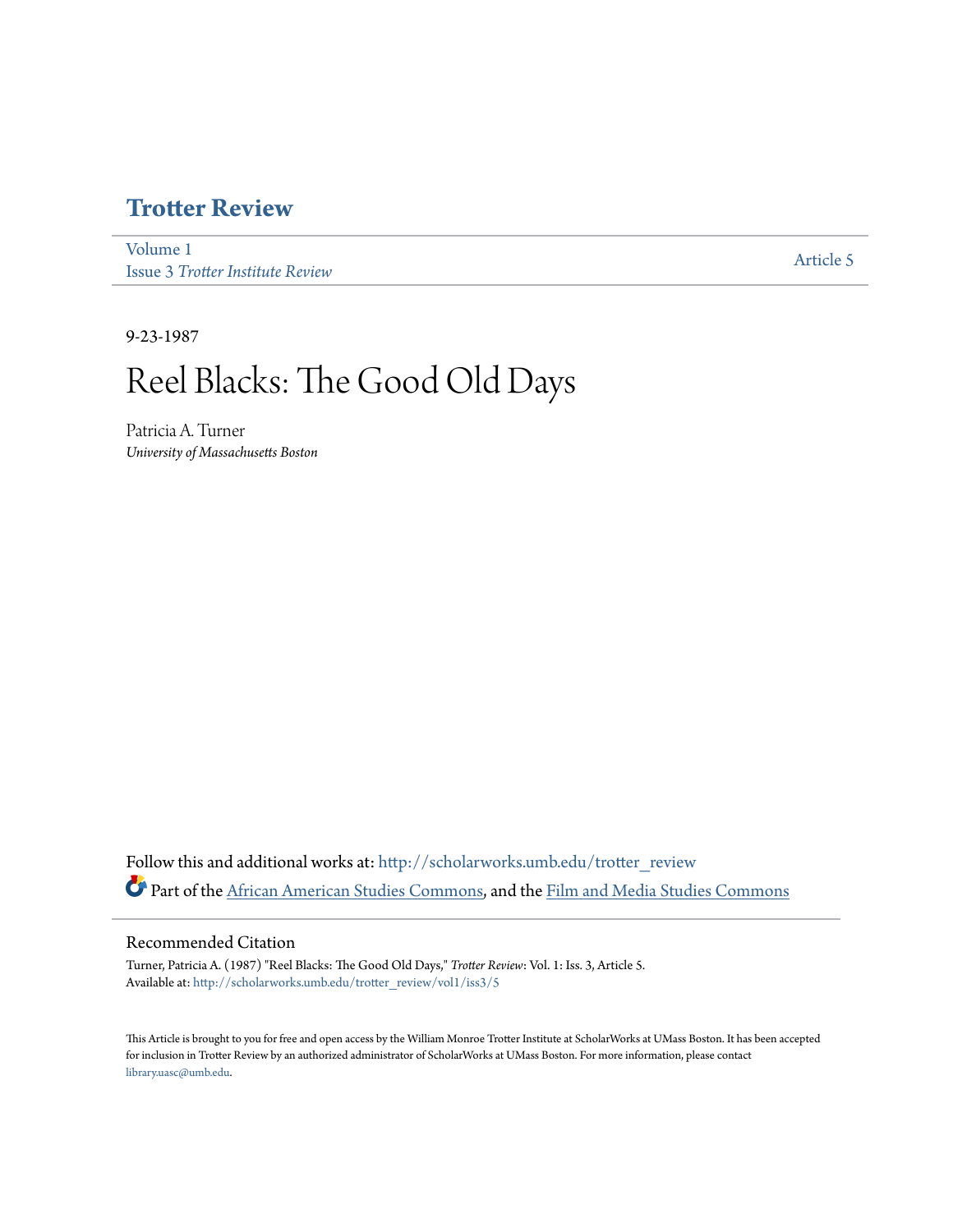At least one lesson we can extract from the educational and economic struggles that blacks have engaged in throughout American history is that serious economic change, beneficial to blacks, will not occur without blacks having the power to demand it and to politically and economically punish those who stand in the way of justice and equality for blacks. Political power is the key to survival for blacks in America.

James Jennings, Ph.D., is Associate Professor and former Dean of the College of Public and Community Service, and Senior Fellow at the William Monroe Trotter Institute, University of Massachusetts at Boston. This article is the edited transcript of a presentation made in the Distinguished Lecture Series, University of Massachusetts at Boston on May 5, 1987.

## Reel Blacks

by

Patricia A. Turner

The Good Old Days



Like most of my colleagues engaged in film studies rather than film practice, <sup>I</sup> occasionally allow myself to fantasize about the kind of films I would produce if I were a film maker. Several commercial films popular in the last fifteen years have inspired in me a bare bones scenario. My movie would have an all black "ensemble" cast. The plot would contain flashbacks tracing the events in the characters' adolescence that solidified their friendship. These flashbacks would be punctuated by rhythmless music performed by white artists. Although no hint of "soul" would be tolerated on my movie's soundtrack, my black characters would enthusiastically embrace it as if it were their own.

<sup>I</sup> doubt that my film would achieve any real commercial success, in spite of the fact that so many recent movies have portrayed the reverse situation. Ever since George Lucas' classic American Graffiti broke box office records in 1973, white film makers have endeavored to find innovative ways of turning nostalgia for the late 1950s and early 1960s into movie making success in the 1970s and 1980s. The more notable efforts have included George Landis' raucous view of early 1960s fraternity life in Animal House, Steven Spielberg's time travel adventure in Back to the Future, Francis Ford Coppola's foray into fantasy in Peggy Sue Got Married, Lawrence Kasdan's depiction of a reunion weekend in The Big Chill, and Rob Reiner's glimpse of 1950s coming of age in Stand By Me.

With period costumes, period cars and period sets, the producers meticulously recreate the environments of their youth. But without a doubt, the period music is the most important component of all. Each film boasts a soundtrack true to the era it reflects. Most of the musical selections are in fact classic rhythm and blues selections or early rock and roll songs. The fraternity brothers in Animal House dance to Otis Day and the Nights' "Shout." The white hero in *Back to the Future* inadvertently "inspires" Chuck Berry to develop a new sound. The married couple in Diner fight over the placement of rhythm and blues discs in a record cabinet. Peggy Sue is shocked to discover that her musician husband played with an R and B group in the sixties. The opening credits in The Big Chill are set against Marvin Gaye's rendition of "I Heard It Through The Grapevine" and Stand By Me takes its name from Ben E. King's 1957 hit record.

Although the characters in these films identify black music as a significant reminder of their coming of age, their social groups do not reflect any impulses to integrate. Neither of the competing fraternities in Animal House includes any black members. Nonetheless the members assume that they will be welcome in the all black